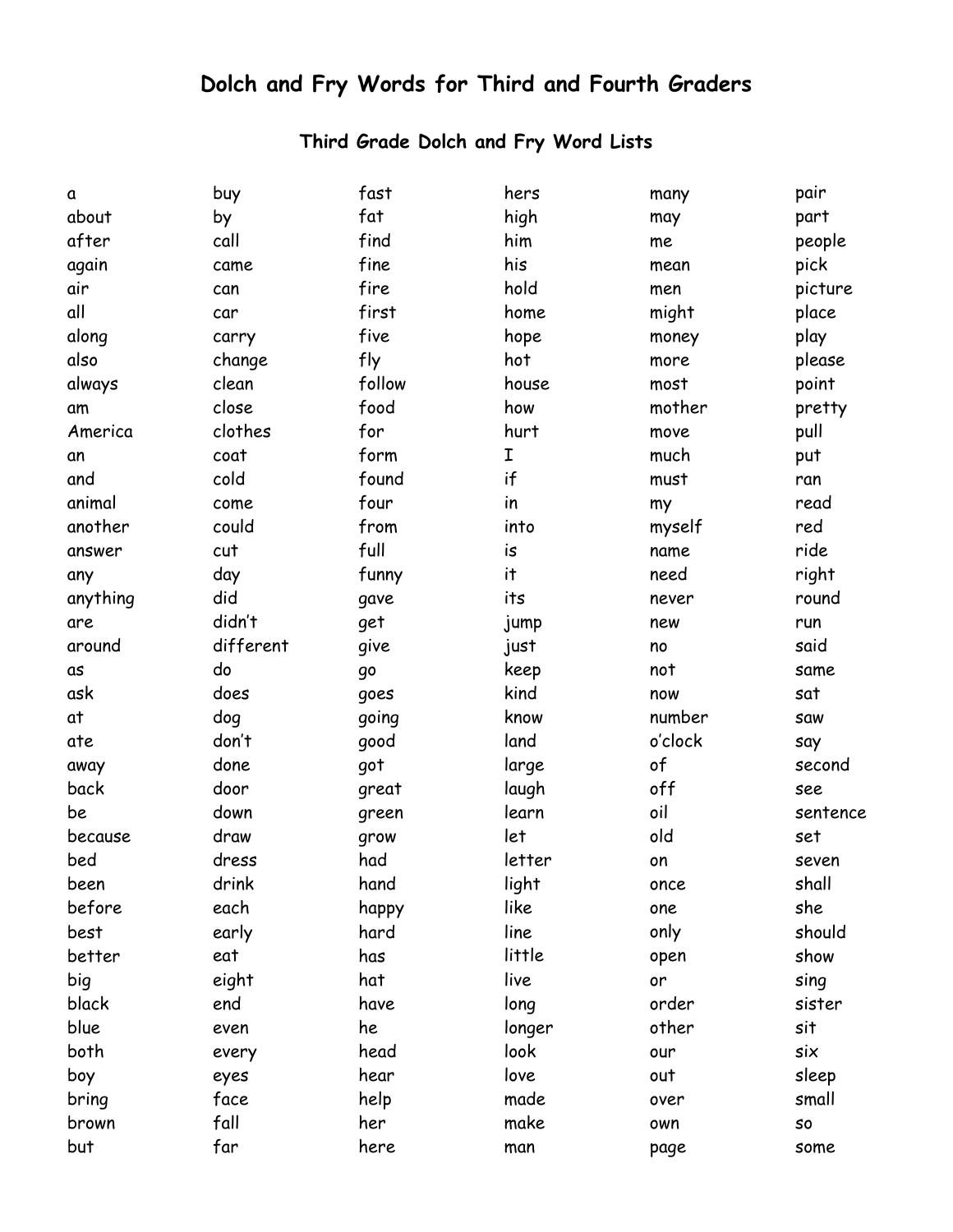| soon  | that  | though   | under | we    | woman     |
|-------|-------|----------|-------|-------|-----------|
| sound | the   | three    | up    | well  | word      |
| spell | their | through  | upon  | went  | work      |
| start | them  | time     | us    | were  | world     |
| still | then  | to       | use   | what  | would     |
| stop  | there | today    | very  | when  | write     |
| study | these | together | walk  | where | year      |
| such  | they  | too      | want  | which | yellow    |
| take  | thing | took     | warm  | who   | yes       |
| tell  | think | town     | was   | why   | yesterday |
| ten   | third | try      | wash  | will  | you       |
| than  | this  | turn     | water | wish  |           |
| thank | those | two      | way   | with  |           |

## **Fourth Grade Dolch and Fry Word Lists**

| a         | another   | begin       | can       | country    | during  |
|-----------|-----------|-------------|-----------|------------|---------|
| able      | answer    | being       | car       | course     | each    |
| about     | any       | believe     | care      | court      | early   |
| above     | anything  | <b>best</b> | carry     | cousin     | eat     |
| across    | appear    | better      | case      | cover      | egg     |
| act       | are       | between     | catch     | <b>COW</b> | eight   |
| add       | arm       | big         | cause     | cry        | either  |
| after     | around    | bird        | certain   | cut        | eleven  |
| afternoon | as        | bit         | chair     | dark       | end     |
| again     | ask       | black       | chance    | day        | enjoy   |
| against   | at        | blue        | change    | demand     | enough  |
| age       | ate       | boat        | charge    | did        | even    |
| ago       | aunt      | body        | children  | didn't     | evening |
| air       | away      | both        | church    | die        | every   |
| airplane  | baby      | boy         | city      | different  | eyes    |
| all       | back      | bread       | class     | dinner     | face    |
| almost    | bad       | bridge      | clean     | do         | fact    |
| alone     | bank      | bring       | close     | doctor     | fair    |
| along     | bat       | brother     | clothes   | does       | fall    |
| already   | be        | brought     | coat      | dog        | family  |
| also      | beautiful | brown       | cold      | don't      | far     |
| always    | became    | built       | come      | done       | farm    |
| am        | because   | business    | company   | door       | fast    |
| America   | become    | but         | condition | down       | fat     |
| among     | bed       | buy         | consider  | draw       | father  |
| an        | been      | by          | continue  | dress      | fear    |
| and       | before    | call        | cost      | drink      | feed    |
| animal    | began     | came        | could     | drop       | feel    |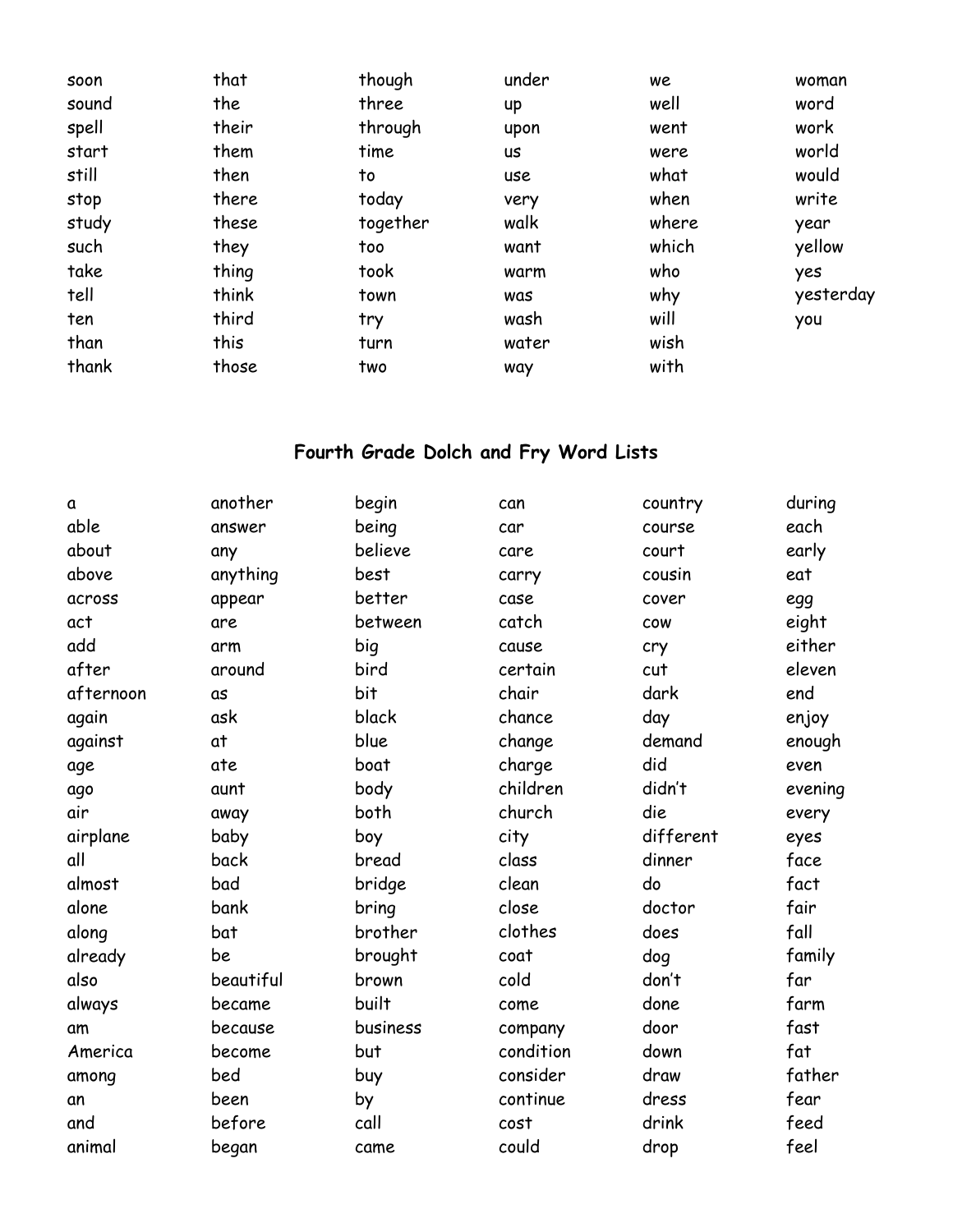| feet       | quess     | in       | mark     | on        | rather   |
|------------|-----------|----------|----------|-----------|----------|
| fell       | had       | increase | marry    | once      | reach    |
| felt       | hair      | interest | matter   | one       | read     |
| few        | half      | into     | may      | only      | ready    |
| fight      | hand      | is       | me       | open      | real     |
| figure     | happen    | it       | mean     | or        | reason   |
| fill       | happy     | its      | meet     | order     | receive  |
| find       | hard      | itself   | men      | other     | red      |
| fine       | has       | jump     | might    | our       | remain   |
| finish     | hat       | just     | milk     | out       | remember |
| fire       | have      | keep     | mind     | outside   | rest     |
| first      | he        | kept     | minute   | over      | result   |
| fish       | head      | kill     | Miss     | own       | return   |
| five       | hear      | kind     | moment   | page      | ride     |
| flew       | heart     | king     | money    | pair      | right    |
| floor      | held      | knew     | month    | paper     | ring     |
| fly        | help      | know     | more     | part      | river    |
| follow     | her       | labor    | most     | party     | road     |
| food       | here      | lady     | mother   | pass      | rode     |
| for        | hers      | land     | move     | past      | room     |
| force      | herself   | large    | Mr.      | pay       | round    |
| form       | high      | late     | Mrs.     | pen       | run      |
| found      | hill      | laugh    | much     | people    | said     |
| four       | him       | law      | music    | perhaps   | same     |
| fourth     | himself   | learn    | must     | person    | sat      |
| from       | his       | least    | my       | pick      | saw      |
| front      | hold      | less     | myself   | picture   | say      |
| full       | home      | let      | name     | place     | second   |
| funny      | hope      | letter   | national | plan      | see      |
| garden     | horse     | lie      | need     | plant     | send     |
| gave       | hot       | life     | never    | play      | sent     |
| get        | hour      | light    | new      | please    | sentence |
| give       | house     | like     | nine     | point     | serve    |
| glad       | how       | line     | no       | poor      | service  |
| go         | however   | little   | not      | possible  | set      |
| goes       | human     | live     | note     | power     | seven    |
| going      | hundred   | long     | nothing  | president | several  |
| gone       | hurt      | longer   | now      | pretty    | shall    |
| good       | husband   | look     | number   | price     | she      |
| got        | I         | lost     | o'clock  | produce   | ship     |
| government | ice       | love     | of       | public    | shoes    |
| grade      | idea      | low      | off      | pull      | short    |
| great      | if        | made     | office   | put       | should   |
| green      | $I'$ ll   | make     | often    | question  | show     |
| ground     | I'm       | man      | oil      | quite     | sick     |
| grow       | important | many     | old      | ran       | side     |